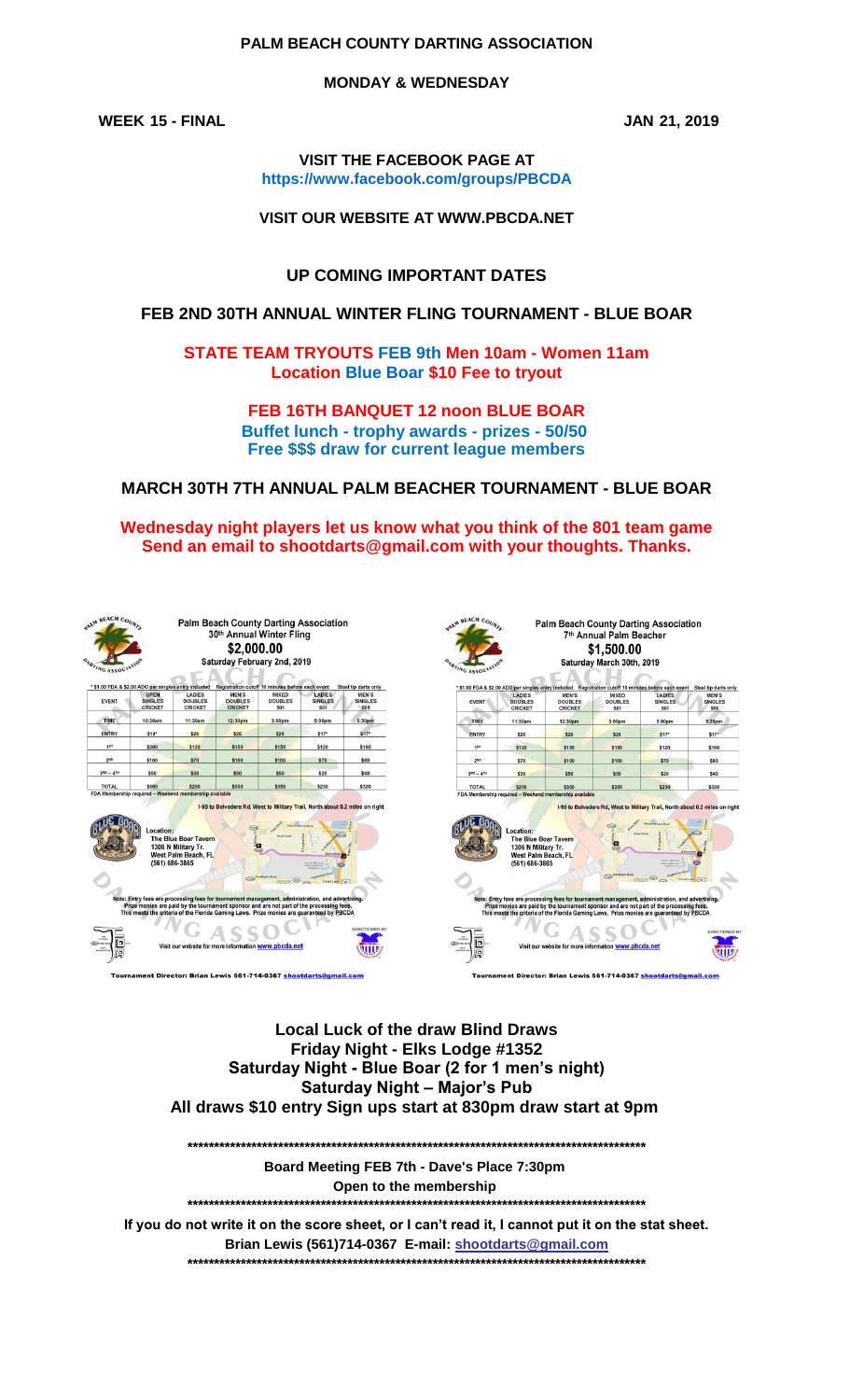### **PALM BEACH COUNTY DARTING ASSOCIATION MONDAY DIV 1**



| ALM BEACH COUNTY DARTING ASSOCIATION | <b>TEAM'S</b>                            | <b>Totals</b> |
|--------------------------------------|------------------------------------------|---------------|
| <b>MONDAY DIV1</b>                   | <b>SHEEHAN'S - BULLS DEEP</b>            | 368           |
| <b>STAT SHEET</b>                    | <b>MAJORS - HOOLIGANS</b>                | 322           |
|                                      | <b>BB'S BAR &amp; GRILL - DOUBLE B's</b> | 313           |
| WEEK 15 - FINAL                      | <b>RACKS N' BALLS - LUCKY BASTARDS</b>   | 275           |
|                                      | <b>BB'S BAR &amp; GRILL - PAUL</b>       | 199           |
| <b>JAN 21, 2019</b>                  | <b>RACK N' BALLS - BUTTHEADS</b>         | 143           |

|                           |                                          |                  |                            |                |                      |            | Individual 401 game stats         |                         |              |
|---------------------------|------------------------------------------|------------------|----------------------------|----------------|----------------------|------------|-----------------------------------|-------------------------|--------------|
| \$                        | <b>RACK N' BALLS - BUTTHEADS</b>         | <b>All-Stars</b> | 180                        | R <sub>9</sub> | 6 <sub>B</sub>       | $%-W$      | <b>Wins</b>                       | Loses                   | <b>Games</b> |
| \$                        | <b>BRUCE SMITH</b>                       | 170              |                            | 1              |                      | 43%        | 13                                | 17                      | 30           |
| \$                        | <b>RON SWORDS</b>                        | 30               |                            |                |                      | 12%        | 5                                 | 37                      | 42           |
| \$                        | <b>CHRIS RICCARDI</b>                    | 30               |                            |                |                      | 26%        | $\overline{7}$                    | 20                      | 27           |
| \$                        | <b>KEVIN SEIFERT</b>                     | 31               |                            |                |                      | 33%        | 11                                | 22                      | 33           |
| B                         | <b>JOHN LAFRENIERE</b>                   | 39               |                            | 1              |                      | 44%        | 12                                | 15                      | 27           |
| \$                        | <b>NICK GOLD</b>                         | 10               |                            |                |                      | 33%        | $\mathbf{2}$                      | 4                       | 6            |
|                           | <b>TEAM TOTALS</b>                       | 310              | $\bf{0}$                   | $\overline{2}$ | $\bf{0}$             | 30%        | 50                                | $\overline{115}$        | 165          |
| \$                        | <b>RACKS N' BALL'S - LUCKY BASTARDS</b>  | <b>All-Stars</b> | 180                        | R <sub>9</sub> | 6B                   | $%-W$      | <b>Wins</b>                       | Loses                   | <b>Games</b> |
| \$                        | <b>STEVEN NARVAEZ</b>                    | 64               |                            |                |                      | 61%        | 11                                | $\overline{7}$          | 18           |
| B                         | <b>DAVE PHILLIPS</b>                     | 151              |                            |                |                      | 58%        | 19                                | 14                      | 33           |
| В                         | <b>LOU HUNT</b>                          | 166              |                            |                |                      | 57%        | 24                                | 18                      | 42           |
| \$                        | <b>BOB BIRCH</b>                         | 140              |                            |                |                      | 31%        | 11                                | 25                      | 36           |
| \$                        | <b>ROBERT KRAFT</b>                      | 41               |                            |                |                      | 56%        | 5                                 | $\overline{\mathbf{4}}$ | 9            |
| <b>B\$</b>                | <b>JACKIE PAVONE</b>                     | 35               |                            |                |                      | 61%        | 11                                | $\overline{7}$          | 18           |
|                           | <b>TEAM TOTALS</b>                       | 597              | $\bf{0}$                   | $\bf{0}$       | $\bf{0}$             | 52%        | 81                                | $\overline{75}$         | 156          |
| $\overline{\mathcal{S}}$  | <b>BB'S BAR &amp; GRILL - DOUBLE B's</b> | <b>All-Stars</b> | 180                        | R <sub>9</sub> | 6 <sub>B</sub>       | $%-W$      | <b>Wins</b>                       | Loses                   | <b>Games</b> |
| \$                        | <b>ASHLEY RICHEY</b>                     | 92               |                            |                |                      | 56%        | 10                                | 8                       | 18           |
| \$                        | <b>AARON CAMPBELL</b>                    | 220              | $\mathbf{1}$               |                |                      | 51%        | 20                                | 19                      | 39           |
| \$                        | <b>KEVIN WEST</b>                        | 192              |                            | 1              |                      | 58%        | 21                                | 15                      | 36           |
| \$                        | <b>NICK VIDULICH</b>                     | 101              |                            |                |                      | 51%        | 20                                | 19                      | 39           |
| \$                        | <b>EFRIN SOTO</b>                        | 169              |                            |                |                      | 69%        | 25                                | 11                      | 36           |
|                           |                                          |                  |                            |                |                      |            |                                   |                         |              |
|                           | <b>TEAM TOTALS</b>                       | 774              | $\overline{1}$             | $\overline{1}$ | $\bf{0}$             | 57%        | 96                                | $\overline{72}$         | 168          |
|                           |                                          | <b>All-Stars</b> |                            |                |                      | $%-W$      |                                   |                         |              |
| \$                        | <b>BB'S BAR &amp; GRILL - PAUL</b>       |                  | 180                        | R <sub>9</sub> | 6 <sub>B</sub>       |            | <b>Wins</b>                       | <b>Loses</b>            | <b>Games</b> |
| \$                        | <b>PAUL DORLING</b>                      | 89               |                            |                |                      | 30%        | 9                                 | 21                      | 30           |
| \$                        | <b>BRYANT HUMPHREY</b>                   | 96               |                            |                |                      | 33%        | 15                                | 30                      | 45           |
| \$                        | <b>WILLIAM FEDORENKO</b>                 | 31               | 1                          |                |                      | 25%        | 6                                 | 18                      | 24           |
| \$                        | <b>DAN MILLER</b>                        | 206              | $\overline{2}$             |                |                      | 56%        | 22                                | 17                      | 39           |
| \$                        | <b>RICK CONRAD</b>                       | 61               |                            |                |                      | 38%        | 8                                 | 13                      | 21           |
| \$                        | <b>TOM CONRAD</b><br><b>TEAM TOTALS</b>  | $\overline{7}$   |                            |                |                      | 22%<br>36% | $\overline{\mathbf{4}}$<br>64     | 14<br>113               | 18<br>177    |
|                           |                                          | 490              | 3                          | $\bf{0}$       | $\bf{0}$             |            |                                   |                         |              |
| $\overline{\mathcal{S}}$  | <b>SHEEHAN'S - BULLS DEEP</b>            | <b>All-Stars</b> | 180                        | R <sub>9</sub> | 6 <sub>B</sub>       | $%-W$      | <b>Wins</b>                       | Loses                   | <b>Games</b> |
| $\overline{\mathfrak{s}}$ | <b>MIKE NEUMANN</b>                      | 313              |                            | 4              |                      | 77%        | 30                                | 9                       | 39           |
| \$                        | <b>PATRICK MARTINCAVAGE</b>              | 324              | $\mathbf 1$                | 1              |                      | 89%        | 32                                | $\boldsymbol{4}$        | 36           |
| \$                        | <b>GARY HOOPER</b>                       | 66               |                            |                |                      | 63%        | 15                                | $\boldsymbol{9}$        | 24           |
| \$                        | <b>RYAN SHEEHAN</b>                      | 148              |                            |                |                      | 64%        | 21                                | 12                      | 33           |
| \$                        | <b>NICK EFTHYVOULOU</b>                  | 111              | $\mathbf 1$                |                |                      | 62%        | 13                                | 8                       | 21           |
|                           | <b>KAYLEE KING</b>                       | 3 <sup>1</sup>   |                            |                |                      | $0\%$      | $\mathbf 0$<br>111                | $\mathbf{3}$<br>45      | $\mathbf{3}$ |
|                           | <b>TEAM TOTALS</b>                       | 965              | $\overline{2}$             | $\overline{5}$ | $\mathbf{0}$         | 71%        |                                   |                         | 156          |
| \$                        | <b>MAJOR'S - HOOLIGANS</b>               | <b>All-Stars</b> | 180                        | R <sub>9</sub> | 6 <sub>B</sub>       | $%-W$      | <b>Wins</b>                       | Loses                   | <b>Games</b> |
| B                         | <b>KEITH SWITZER</b>                     | 301              | 1                          | 1              |                      | 62%        | 26                                | 16                      | 42           |
| \$                        | <b>JUSTIN JONES</b>                      | 165              |                            | 1              |                      | 48%        | 10                                | 11                      | 21           |
| \$                        | <b>RANDY WORNSTAFF</b>                   | 248              |                            | $\mathbf{1}$   |                      | 82%        | 27                                | 6                       | 33           |
| \$                        | <b>MIKE KASEMEYER</b>                    | 95               |                            |                |                      | 30%        | 10                                | 23                      | 33           |
|                           | <b>MAJORIE GONZALEZ</b>                  | $\overline{1}$   |                            |                |                      | $0\%$      | $\mathbf{0}$                      | 3                       | 3            |
| \$                        | <b>JOSH DAVENPORT</b>                    | 53               |                            |                |                      | 57%        | 17                                | 13                      | 30           |
|                           | <b>TEAM TOTALS</b>                       | 863              | $\mathbf{1}$               | $\mathbf{3}$   | $\bf{0}$             | 56%        | 90                                | 72                      | 162          |
|                           | <b>MEN'S TOP ALL-STARS</b>               |                  |                            |                |                      |            | <b>WOMEN'S TOP ALL-STARS</b>      |                         |              |
|                           | PATRICK MARTINCAVAGE                     | 324              | <b>ASHLEY RICHEY</b><br>92 |                |                      |            |                                   |                         |              |
|                           | <b>MIKE NEUMANN</b>                      | 313              | <b>JACKIE PAVONE</b><br>35 |                |                      |            |                                   |                         |              |
|                           | <b>KEITH SWITZER</b>                     | 301              | <b>KAYLEE KING</b>         |                |                      | 3          |                                   |                         |              |
|                           | <b>MEN'S HIGH IN</b>                     |                  |                            |                |                      |            | <b>WOMEN'S HIGH IN</b>            |                         |              |
|                           | <b>KEITH SWITZER</b>                     | 149              |                            |                | <b>ASHLEY RICHEY</b> |            |                                   |                         | 160          |
|                           | <b>MEN'S HIGH OUT</b>                    |                  |                            |                |                      |            | <b>WOMEN'S HIGH OUT</b>           |                         |              |
|                           | <b>NICK VIDULICH / AARON CAMPBELL</b>    | 110              |                            |                | <b>JACKIE PAVONE</b> |            |                                   |                         | 102          |
|                           | <b>HONORABLE MENTION</b>                 |                  |                            |                |                      |            | <b>401 BEST OUT'S</b>             |                         |              |
|                           | BOB BIRCH 142 IN JUSTIN / KEVIN 130 IN   |                  |                            |                |                      |            | <b>KEITH SWITZER MIKE NEUMANN</b> |                         |              |
|                           | KEVIN/DAN/AARON/PAT/LOU/MIKE N 120 IN    |                  | DAVE PHILLIPS 12 DART OUT  |                |                      |            |                                   |                         |              |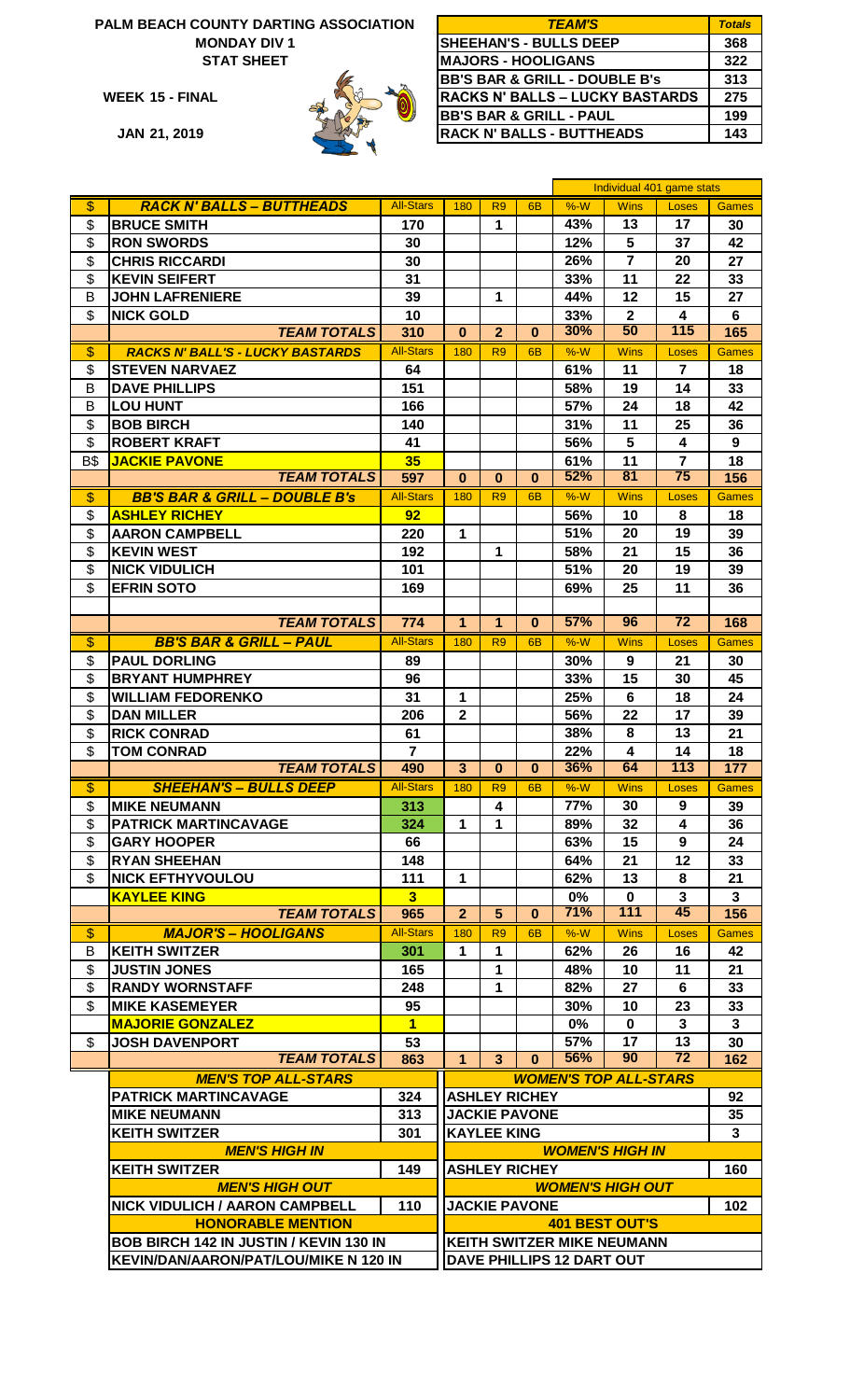# **PALM BEACH COUNTY DARTING ASSOCIATION MONDAY DIV 2**





| ALM BEACH COUNTY DARTING ASSOCIATION | <b>TEAM'S</b> | <b>Totals</b>                      |     |
|--------------------------------------|---------------|------------------------------------|-----|
| <b>MONDAY DIV 2</b>                  |               | <b>BLUE BOAR - DAVE</b>            | 229 |
| <b>STAT SHEET</b>                    |               | <b>PIT ROW - CRAFT'ERS</b>         | 221 |
|                                      |               | <b>JOHNNY Q'S - NORRIS</b>         | 177 |
| WEEK 15 - FINAL                      |               | <b>RACK N BALL'S - DILLY DILLY</b> | 173 |
|                                      |               | IELK'S - MISFITS                   | 166 |
| JAN 21, 2019                         |               | <b>BLUE BOAR - SO CLOSE</b>        | 114 |

|                          |                                          |                               |                   |                   |                | Individual 401 game stats             |                |                         |                         |
|--------------------------|------------------------------------------|-------------------------------|-------------------|-------------------|----------------|---------------------------------------|----------------|-------------------------|-------------------------|
| $\overline{\mathcal{S}}$ | <b>BLUE BOAR - DAVE</b>                  | <b>All-Stars</b>              | 180               | R <sub>9</sub>    | 6 <sub>B</sub> | $%-W$                                 | <b>Wins</b>    | Loses                   | <b>Games</b>            |
| \$                       | <b>DAVE PAUGH</b>                        | 54                            |                   |                   |                | 73%                                   | 33             | 12                      | 45                      |
| \$                       | <b>TONY VALENTI</b>                      | 50                            |                   |                   |                | 64%                                   | 29             | 16                      | 45                      |
|                          |                                          |                               |                   |                   |                |                                       |                |                         |                         |
| \$20                     | <b>VINCENT ARMAS</b>                     | 26                            |                   |                   |                | 60%                                   | 27             | 18                      | 45                      |
| \$                       | <b>DAVE DIEDRICH</b>                     | 72                            |                   |                   |                | 69%                                   | 27             | 12                      | 39                      |
| \$                       | <b>MELISSA PAUGH</b>                     | $\overline{\mathbf{3}}$       |                   |                   |                | 0%                                    | $\mathbf 0$    | $\overline{\mathbf{3}}$ | $\overline{\mathbf{3}}$ |
|                          |                                          |                               |                   |                   |                |                                       |                |                         |                         |
|                          | <b>TEAM TOTALS</b>                       | 205                           | $\bf{0}$          | $\bf{0}$          | $\mathbf{0}$   | 66%                                   | 116            | 61                      | 177                     |
| $\overline{\mathcal{S}}$ | <b>PIT ROW - CRAFT'ERS</b>               | <b>All-Stars</b>              | 180               | R <sub>9</sub>    | 6 <sub>B</sub> | $%-W$                                 | <b>Wins</b>    | Loses                   | Games                   |
| \$                       | <b>RON HILL</b>                          | 49                            |                   |                   |                | 67%                                   | 18             | 9                       | 27                      |
| \$                       | <b>JOE RECKERS</b>                       | 33                            |                   |                   |                | 75%                                   | 18             | $6\phantom{1}$          | 24                      |
|                          |                                          |                               |                   |                   |                |                                       |                |                         |                         |
| \$                       | <b>RAY ALHO</b>                          | 12                            |                   |                   |                | 58%                                   | 14             | 10                      | 24                      |
|                          | <b>MIKE MODROW</b>                       | 5                             |                   |                   |                |                                       | 4              | 5                       | 9                       |
| \$                       | <b>ELISHA GUFFY</b>                      | $\overline{\mathbf{1}}$       |                   |                   |                | 28%                                   | 5              | 13                      | 18                      |
| \$                       | <b>CRAIG SARGENT</b>                     | 38                            |                   |                   |                | 51%                                   | 20             | 19                      | 39                      |
| \$                       | <b>TAZ LILIESTEDT</b>                    | 84                            | $\mathbf{1}$      |                   |                | 67%                                   | 26             | 13                      | 39                      |
|                          | <b>TEAM TOTALS</b>                       | 222                           | $\overline{1}$    | $\bf{0}$          | $\mathbf{0}$   | 58%                                   | 105            | 75                      | 180                     |
| $\overline{\mathcal{S}}$ | <b>BLUE BOAR - SO CLOSE</b>              | <b>All-Stars</b>              | 180               | R <sub>9</sub>    | 6 <sub>B</sub> | $%-W$                                 | <b>Wins</b>    | Loses                   | <b>Games</b>            |
| \$                       | <b>PAM BOWDEN</b>                        | 15                            |                   |                   |                | 27%                                   | 9              | 24                      | 33                      |
| \$                       | <b>TRACY MOSER</b>                       | 20                            |                   |                   |                | 55%                                   | 18             | 15                      | 33                      |
|                          | <b>BRIAN ELLIS</b>                       |                               |                   |                   |                |                                       |                |                         |                         |
| \$                       |                                          | 10                            |                   |                   |                | 15%                                   | 4              | 23                      | 27                      |
| \$                       | <b>CHRIS SMITH</b>                       | 62                            |                   |                   |                | 44%                                   | 20             | 25                      | 45                      |
| \$                       | <b>KELLY GARRISON</b>                    | 16                            |                   |                   |                | 19%                                   | $\overline{7}$ | 29                      | 36                      |
|                          | <b>JUSTIN BUTERA</b>                     | $\overline{\mathbf{z}}$       |                   |                   |                | 17%                                   | $\mathbf{1}$   | 5                       | 6                       |
|                          | <b>TEAM TOTALS</b>                       | 130                           | $\bf{0}$          | $\bf{0}$          | $\bf{0}$       | 33%                                   | 59             | 121                     | 180                     |
| \$                       | <b>ELK'S - MISFITS</b>                   | <b>All-Stars</b>              | 180               | R <sub>9</sub>    | 6 <sub>B</sub> | $%-W$                                 | <b>Wins</b>    | Loses                   | <b>Games</b>            |
| \$                       | <b>JOHN LIGUORI</b>                      | 60                            |                   |                   |                | 49%                                   | 22             | 23                      | 45                      |
| B                        | <b>BRIAN LEWIS</b>                       | 47                            |                   | 1                 |                | 58%                                   | 19             | 14                      | 33                      |
| \$                       | <b>GEORGE ZOCCHI</b>                     | 23                            |                   |                   |                | 39%                                   | 13             | 20                      | 33                      |
| \$                       | <b>PATTI PHILLIPS</b>                    | 9                             |                   |                   |                | 37%                                   | 10             | 17                      | 27                      |
|                          | <b>MELISSA GENDRON</b>                   | $\overline{\mathbf{5}}$       |                   |                   |                | 67%                                   | 6              | $\overline{\mathbf{3}}$ | 9                       |
|                          |                                          |                               |                   |                   |                |                                       |                |                         |                         |
| \$                       | <b>LARRY BAUER</b><br><b>TEAM TOTALS</b> | 40                            |                   |                   |                | 42%<br>47%                            | 14<br>84       | 19<br>96                | 33                      |
|                          |                                          | 184                           | $\mathbf{0}$      | 1                 | $\mathbf{0}$   |                                       |                |                         | 180                     |
| $\overline{\$}$          | <b>JOHNNY Q'S - NORRIS</b>               | All-Stars 180   R9   6B   %-W |                   |                   |                |                                       | Wins           | Loses Games             |                         |
|                          | <b>LENORRIS WHITFIELD</b>                | 26                            |                   |                   |                | 67%                                   | 10             | 5                       | 15                      |
| \$                       | <b>JOE LOPEZ</b>                         | 73                            |                   |                   |                | 67%                                   | 26             | 13                      | 39                      |
| \$                       | <b>AMY LOPEZ</b>                         | 26                            |                   |                   |                | 40%                                   | 18             | 27                      | 45                      |
| \$                       | <b>BRUCE HAASE JR II</b>                 | 45                            |                   |                   |                | 40%                                   | 12             | 18                      | 30                      |
| \$                       | <b>BRUCE HAASE III</b>                   | 26                            |                   |                   |                | 50%                                   | 15             | 15                      | 30                      |
| \$                       | <b>JAMES JOYCE</b>                       | 28                            |                   |                   |                | 33%                                   | 6              | 12                      | 18                      |
|                          | <b>TEAM TOTALS</b>                       | 224                           | $\mathbf{0}$      | $\mathbf{0}$      | $\mathbf{0}$   | 49%                                   | 87             | 90                      | 177                     |
| \$                       | <b>RACK N' BALL'S - DILLY DILLY</b>      | <b>All-Stars</b>              | 180               | R <sub>9</sub>    | 6 <sub>B</sub> | $%-W$                                 | <b>Wins</b>    | Loses                   | <b>Games</b>            |
|                          |                                          |                               |                   |                   |                |                                       |                |                         |                         |
| \$                       | <b>BILL THOMAS</b>                       | 49                            |                   |                   |                | 49%                                   | 22             | 23                      | 45                      |
| \$                       | <b>CHRIS THOMAS</b>                      | 51                            |                   |                   |                | 53%                                   | 24             | 21                      | 45                      |
| \$                       | <b>DON HILL</b>                          | $\mathbf 1$                   |                   |                   |                | 22%                                   | $\mathbf{2}$   | $\overline{7}$          | 9                       |
| \$                       | <b>EVELYN THOMAS</b>                     | 16                            |                   |                   |                | 60%                                   | 27             | 18                      | 45                      |
| \$                       | <b>MIGUEL AVILA</b>                      | $\overline{7}$                |                   |                   |                | 29%                                   | $\overline{7}$ | 17                      | 24                      |
|                          | <b>TERRI-LYNN THOMAS</b>                 | 3                             |                   |                   |                | 50%                                   | 6              | 6                       | 12                      |
|                          | <b>TEAM TOTALS</b>                       | 127                           | $\mathbf{0}$      | $\bf{0}$          | $\mathbf{0}$   | 49%                                   | 88             | 92                      | 180                     |
|                          | <b>MEN'S TOP ALL-STARS</b>               |                               |                   |                   |                | <b>WOMEN'S TOP ALL-STARS</b>          |                |                         |                         |
|                          | <b>TAZ LILIESTEDT</b>                    | 84                            |                   | <b>AMY LOPEZ</b>  |                |                                       |                |                         | 26                      |
|                          | <b>JOE LOPEZ</b>                         | 73                            |                   |                   |                | <b>EVELYN THOMAS / KELLY GARRISON</b> |                |                         | 16                      |
|                          |                                          |                               |                   |                   |                |                                       |                |                         |                         |
|                          | <b>DAVE DIEDRICH</b>                     | 72                            |                   | <b>PAM BOWDEN</b> |                |                                       |                |                         | 15                      |
|                          | <b>MEN'S HIGH IN</b>                     |                               |                   |                   |                | <b>WOMEN'S HIGH IN</b>                |                |                         |                         |
|                          | <b>BRUCE HAASE JR II</b>                 | 122                           | <b>PAM BOWDEN</b> |                   |                |                                       |                |                         | 96                      |
|                          | <b>MEN'S HIGH OUT</b>                    |                               |                   |                   |                | <b>WOMEN'S HIGH OUT</b>               |                |                         |                         |
|                          | <b>CHRIS THOMAS</b>                      | 110                           | <b>PAM BOWDEN</b> |                   |                |                                       |                |                         | 83                      |
|                          |                                          | <b>HONORABLE MENTION</b>      |                   |                   |                |                                       |                |                         |                         |
|                          | JOE LOPEZ / RAY ALHO 120 IN              |                               |                   |                   |                |                                       |                |                         |                         |
|                          |                                          |                               |                   |                   |                |                                       |                |                         |                         |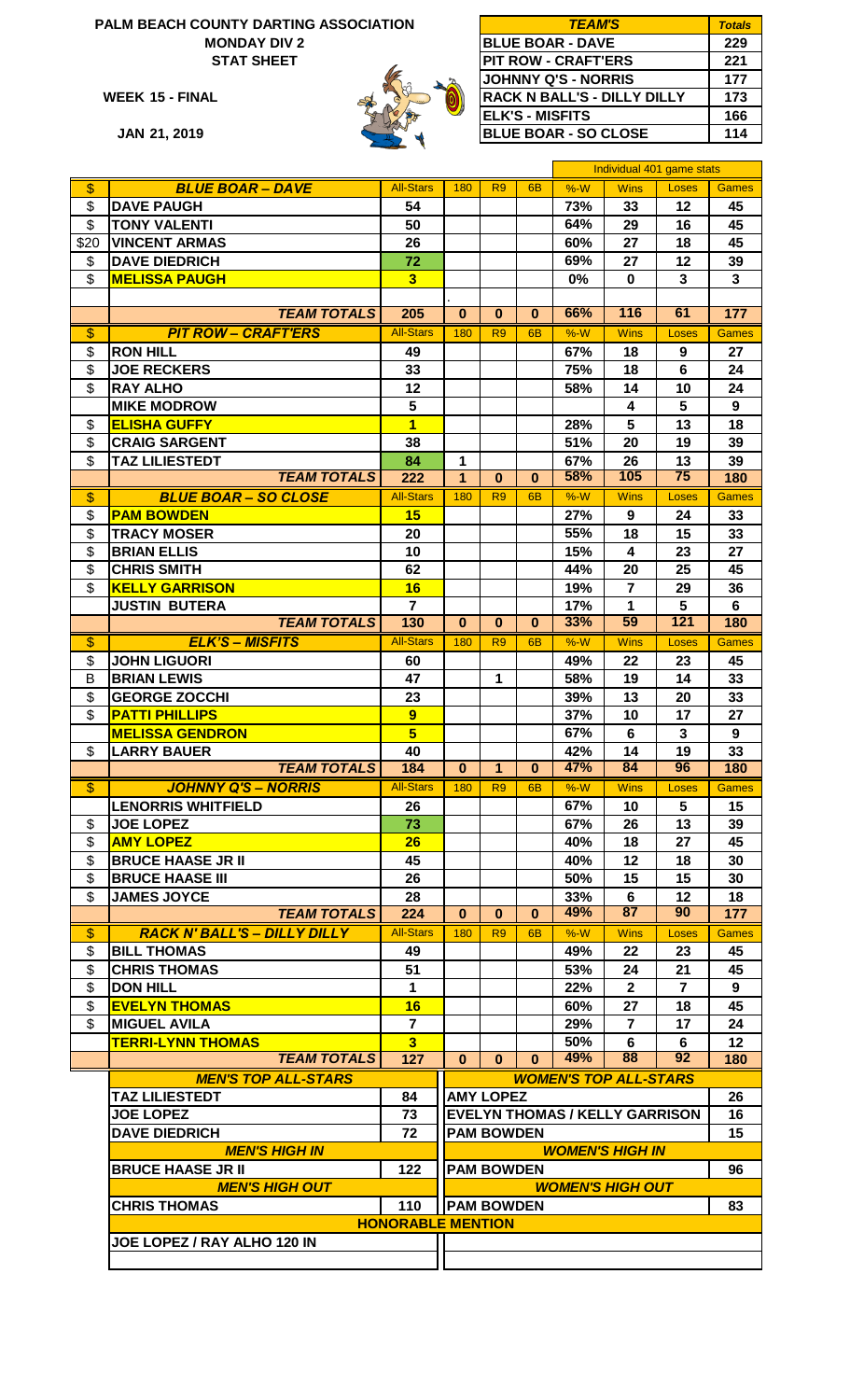#### **WEDNESDAY DIV A PALM BEACH COUNTY DARTING ASSOCIATION STAT SHEET**



| <b>PALM BEACH COUNTY DARTING ASSOCIATION</b> | <b>TEAM'S</b> | Totals                            |     |
|----------------------------------------------|---------------|-----------------------------------|-----|
| <b>WEDNESDAY DIV A</b>                       |               | <b>IMAJOR'S - KWITDARTBITCHIN</b> | 217 |
| <b>STAT SHEET</b>                            |               | <b>BB'S - DRUGS &amp; GUNS</b>    | 188 |
|                                              |               | <b>IRACK N' BALLS - ZEUSTER'S</b> | 174 |
|                                              |               | <b>IELK'S - SEVEN MUSKETEERS</b>  | 162 |
| WEEK 15 - FINAL                              |               | <b>BLUE BOAR - WILD BOAR</b>      | 153 |
|                                              |               | <b>BB'S - DE'S NUTS</b>           | 147 |

|                          | <b>JAN 23, 2019</b>                           |                  |                         |                |                       |                                   |                              |                           |              |
|--------------------------|-----------------------------------------------|------------------|-------------------------|----------------|-----------------------|-----------------------------------|------------------------------|---------------------------|--------------|
|                          |                                               |                  |                         |                |                       |                                   |                              | Individual 401 game stats |              |
| $\overline{\$}$          | <b>RACK N' BALLS - ZEUSTERS</b>               | <b>All-Stars</b> | 180                     | R <sub>9</sub> | 6 <sub>B</sub>        | $%-W$                             | <b>Wins</b>                  | Loses                     | <b>Games</b> |
| \$                       | <b>BRUCE SMITH</b>                            | 86               |                         |                |                       | 76%                               | 25                           | 8                         | 33           |
| \$                       | <b>BILL GREEN</b>                             | 15               |                         |                |                       | 33%                               | 5                            | 10                        | 15           |
| \$                       | <b>LOU HUNT</b>                               | 83               | $\mathbf{1}$            |                |                       | 71%                               | 32                           | 13                        | 45           |
| B                        | <b>AIMEE COOK</b>                             | 27               |                         |                |                       | 73%                               | 33                           | 12                        | 45           |
| \$                       | <b>RAY ALHO</b>                               | 8                |                         |                |                       | 38%                               | 9                            | 15                        | 24           |
| \$                       | <b>NICK GOLD</b>                              | 11               |                         |                |                       | 28%                               | 5                            | 13                        | 18           |
| \$                       | <b>PAM BOWDEN</b>                             | $\overline{4}$   |                         |                |                       |                                   | 0                            | $\mathbf 0$               | $\mathbf 0$  |
|                          | <b>TEAM TOTALS</b>                            | 234              | $\mathbf{1}$            | $\bf{0}$       | $\bf{0}$              | 61%                               | 109                          | 71                        | 180          |
| $\overline{\$}$          | <b>MAJOR'S - KWITDARTBITCHIN</b>              | <b>All-Stars</b> | 180                     | R <sub>9</sub> | 6 <sub>B</sub>        | $%-W$                             | <b>Wins</b>                  | Loses                     | <b>Games</b> |
| \$                       | <b>BECKY McILROY</b>                          | 5 <sub>5</sub>   |                         |                |                       | 38%                               | 8                            | 13                        | 21           |
| B                        | <b>RICH CLARK</b>                             | 55               |                         |                |                       | 60%                               | 25                           | 17                        | 42           |
| \$                       | <b>JANICE PHIPPS</b>                          | 27               |                         |                |                       | 70%                               | 19                           | 8                         | 27           |
| \$                       | <b>JOE DZURICK</b>                            | 46               |                         |                |                       | 58%                               | 26                           | 19                        | 45           |
| $\mathsf{\$}$            | <b>DAN MILLER</b>                             | 124              |                         | 1              |                       | 64%                               | 25                           | 14                        | 39           |
|                          |                                               |                  |                         |                |                       |                                   |                              |                           |              |
|                          |                                               |                  |                         |                |                       |                                   |                              |                           |              |
|                          | <b>TEAM TOTALS</b>                            | 257              | $\bf{0}$                | 1              | $\bf{0}$              | 59%                               | 103                          | 71                        | 174          |
| $\overline{\$}$          | <b>BB'S BAR &amp; GRILL- DRUGS &amp; GUNS</b> | <b>All-Stars</b> | 180                     | R <sub>9</sub> | 6 <sub>B</sub>        | $%-W$                             | <b>Wins</b>                  | Loses                     | <b>Games</b> |
| \$                       | <b>JACLYN PAVONE</b>                          | 11               |                         |                |                       | 67%                               | 18                           | 9                         | 27           |
| \$                       | <b>BOB BIRCH</b>                              | 22               |                         |                |                       | 33%                               | 10                           | 20                        | 30           |
| \$                       | <b>JOHN LAFRENIERE</b>                        | 36               |                         |                |                       | 79%                               | 31                           | 8                         | 39           |
| \$                       | <b>JOHN STEARMAN</b>                          | 17               |                         |                |                       | 50%                               | 12                           | 12                        | 24           |
| \$                       | <b>ROB RICCIARDI</b>                          | 82               | 3                       |                |                       | 44%                               | 17                           | 22                        | 39           |
| \$                       | <b>MARY ADAM DEVILLIERS</b>                   | 6                |                         |                |                       | 33%                               | 5                            | 10                        | 15           |
|                          |                                               |                  |                         |                |                       |                                   |                              |                           |              |
|                          | <b>TEAM TOTALS</b>                            | 174              | $\overline{\mathbf{3}}$ | $\bf{0}$       | $\bf{0}$              | 53%                               | 93                           | 81                        | 174          |
| $\overline{\$}$          | <b>BLUE BOAR - WILD BOAR</b>                  | <b>All-Stars</b> | 180                     | R <sub>9</sub> | 6 <sub>B</sub>        | $%-W$                             | <b>Wins</b>                  | Loses                     | <b>Games</b> |
| \$                       | <b>ANDREA EFTHYVOULOU</b>                     | 15               |                         |                |                       | 48%                               | 20                           | 22                        | 42           |
| \$                       | <b>NICK EFTHYVOULOU</b>                       | 82               |                         |                |                       | 61%                               | 20                           | 13                        | 33           |
| \$                       | <b>SERAFIN SALGADO</b>                        | 61               |                         |                |                       | 31%                               | 13                           | 29                        | 42           |
| \$                       | <b>JIM SCHULTZ</b>                            | 47               |                         |                |                       | 40%                               | 17                           | 25                        | 42           |
| \$                       | <b>MICHAEL EFTHYVOULOU</b>                    | 3                |                         |                |                       | 17%                               | $\mathbf{2}$                 | 10                        | 12           |
|                          | <b>LENORIS WHITFIELD</b>                      | 8                |                         |                |                       | 67%                               | $\mathbf{2}$                 | $\blacktriangleleft$      | $\mathbf{3}$ |
| \$                       | <b>MEGAN STACHNICK</b>                        | $\overline{0}$   |                         |                |                       | 0%                                | $\mathbf 0$                  | 6                         | 6            |
|                          | <b>TEAM TOTALS</b>                            | 216              | $\bf{0}$                | $\bf{0}$       | $\bf{0}$              | 41%                               | 74                           | 106                       | 180          |
| \$                       | <b>BB'S BAR &amp; GRILL- DE'S NUTS</b>        | <b>All-Stars</b> | 180                     | R <sub>9</sub> | 6B                    | $%-W$                             | <b>Wins</b>                  | Loses                     | <b>Games</b> |
| \$                       | <b>DEANNA CAROTENUTO</b>                      | 13               |                         |                |                       | 41%                               | 16                           | 23                        | 39           |
| \$                       | <b>JAKE PERRY</b>                             | 43               |                         |                |                       | 55%                               | 18                           | 15                        | 33           |
| $\mathsf{\$}$            | <b>JASON NEITZ</b>                            | 22               |                         |                |                       | 19%                               | $\overline{7}$               | 29                        | 36           |
| $\mathsf{\$}$            | <b>DAVID GIORDANO</b>                         | 46               | $\mathbf 1$             |                |                       | 59%                               | 16                           | 11                        | 27           |
| $\mathsf{\$}$            | <b>ALICE GIORDANO</b>                         | 26               |                         |                |                       | 31%                               | 14                           | 31                        | 45           |
|                          |                                               |                  |                         |                |                       |                                   |                              |                           |              |
|                          |                                               |                  |                         |                |                       |                                   |                              |                           |              |
|                          | <b>TEAM TOTALS</b>                            | 150              | $\mathbf{1}$            | $\bf{0}$       | $\bf{0}$              | 39%                               | 71                           | 109                       | 180          |
| $\overline{\mathcal{E}}$ | <b>ELK'S - SEVEN MUSKETEERS</b>               | <b>All-Stars</b> | 180                     | R <sub>9</sub> | 6B                    | $%-W$                             | <b>Wins</b>                  | Loses                     | <b>Games</b> |
| \$                       | <b>BRIAN LEWIS</b>                            | 52               |                         | 1.             |                       | 47%                               | 14                           | 16                        | 30           |
| \$                       | <b>JOHN LIGUORI</b>                           | 32               |                         |                |                       | 44%                               | 16                           | 20                        | 36           |
| \$                       | <b>JUSTIN JONES</b>                           | 90               |                         |                |                       | 83%                               | 25                           | 5                         | 30           |
| \$                       | <b>CRAIG SARGENT</b>                          | 34               |                         |                |                       | 48%                               | 16                           | 17                        | 33           |
| \$                       | <b>KAREN EBENHACK</b>                         | $\overline{2}$   |                         |                |                       | $0\%$                             | 0                            | 12                        | 12           |
| \$                       | <b>CHERYL EDWARDS</b>                         | 3                |                         |                |                       | 26%                               | $\mathbf{7}$                 | 20                        | 27           |
|                          |                                               |                  |                         |                |                       |                                   |                              |                           |              |
|                          | <b>TEAM TOTALS</b>                            | 213              | $\bf{0}$                | 1              | $\bf{0}$              | 46%                               | 78                           | 90                        | 168          |
|                          | <b>MEN'S TOP ALL-STARS</b>                    |                  |                         |                |                       |                                   | <b>WOMEN'S TOP ALL-STARS</b> |                           |              |
|                          | <b>DAN MILLER</b>                             | 124              |                         |                |                       | <b>AIMEE COOK / JANICE PHIPPS</b> |                              |                           | 27           |
|                          | <b>JUSTIN JONES</b>                           | 90               |                         |                | <b>ALICE GIORDANO</b> |                                   |                              |                           | 26           |
|                          | <b>BRUCE SMITH</b>                            | 86               |                         |                |                       | <b>ANDREA EFTHYVOULOU</b>         |                              |                           | 15           |
|                          | <b>MEN'S HIGH IN</b>                          |                  |                         |                |                       |                                   | <b>WOMEN'S HIGH IN</b>       |                           |              |
|                          | <b>JAKE PERRY / NICK E / ROB R</b>            | 120              |                         |                | <b>JACLYN PAVONE</b>  |                                   |                              |                           | 82           |
|                          | <b>MEN'S HIGH OUT</b>                         |                  |                         |                |                       |                                   | <b>WOMEN'S HIGH OUT</b>      |                           |              |
|                          | <b>BRUCE SMITH</b>                            | 112              |                         |                |                       | <b>ANDREA EFTHYVOULOU</b>         |                              |                           | 104          |
|                          | <b>HONORABLE MENTION</b>                      |                  |                         |                |                       | <b>401 BEST OUT'S</b>             |                              |                           |              |
|                          |                                               |                  |                         |                |                       |                                   |                              |                           |              |
|                          |                                               |                  |                         |                |                       |                                   |                              |                           |              |